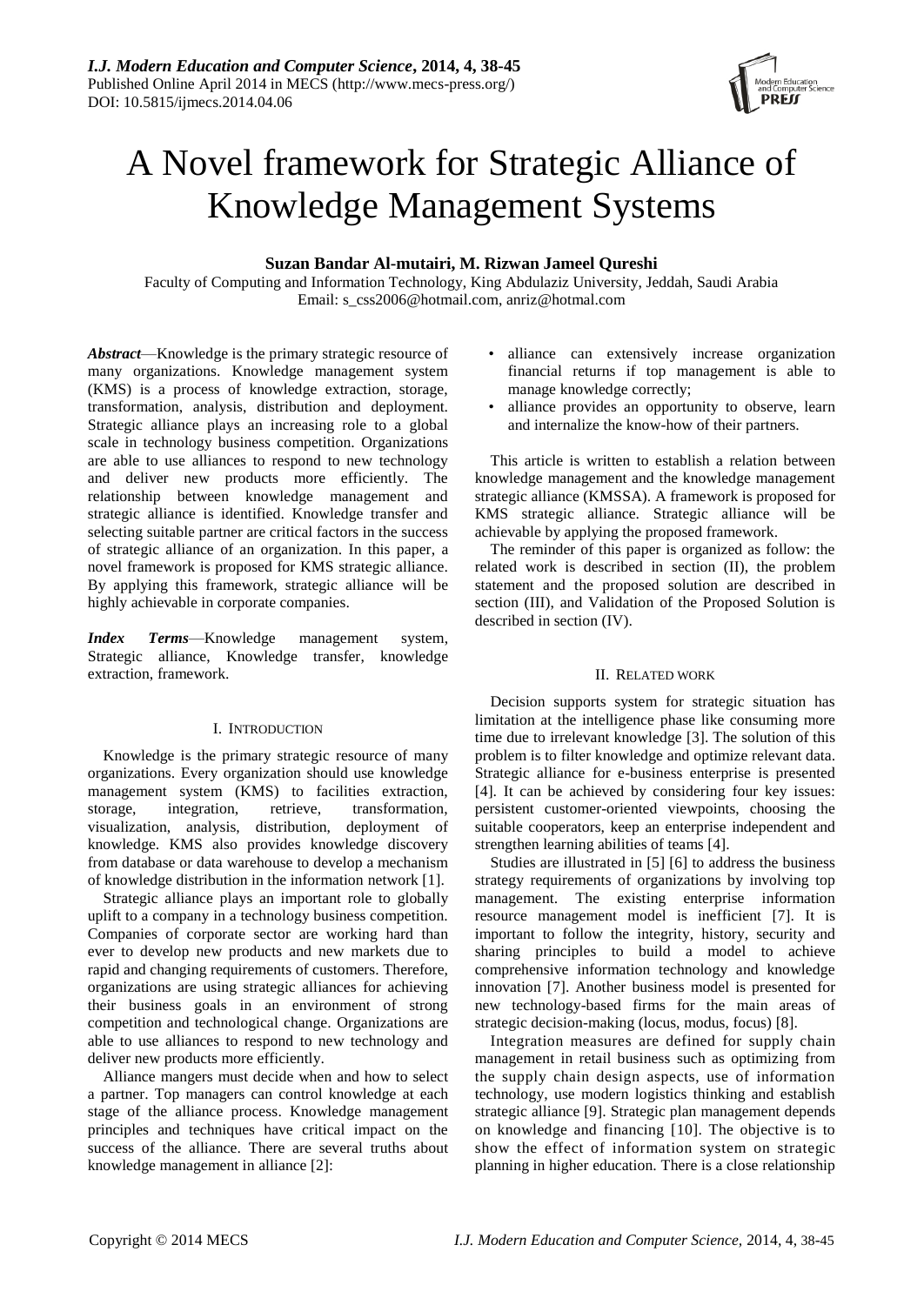between knowledge management and knowledge management system [11]. A framework is proposed that has 5 phases: strategic awareness, situational analysis, strategy conception, strategy formulation, and strategy implementation planning.

One of the organizational resources that guarantee the sustainability of competitiveness is knowledge [12]. Organization managers must have the ability to manage knowledge process. There are four popular processes of knowledge management that are creation, storage, transfer and application. A case study is presented for a global energy company using knowledge management system. The case study shows an approach to share and control knowledge within the company to achieve success [13].

Strategic alliance is a joint between different business organizations for a set of a period of time. The strategic alliance shares resources, capabilities and core competences. Knowledge management creates and transfers knowledge through alliance enterprises. Interfirm knowledge transfer has two processes that are communication and cognitive processes [14]. Successful technological innovation alliance depends on knowledge sharing and new knowledge creation [15].

#### III. PROBLEM SATATEMENT AND THE PROPOSED SOLUTION

Following is the research question derived based on the literature review [7] [8] [9].

―*What is role of knowledge management (KM) in strategic alliance*?‖

Three sub questions are raised by dividing the research question.

- What is the relation between knowledge management and strategic alliance?
- What is the main factor for successful strategic alliance?
- What are knowledge management system strategic alliance (KMSSA) phases?

We propose a new phase 'strategy implementation planning' into the existing knowledge management framework as shown in fig. 3. The main purpose of this phase is to implement KMS project. The main activities of this phase are defining operations, evaluating budget need and identifying timing and alliance enterprise restrictions.

#### IV. VALIDATION OF THE PROPOSED SOLUTION

Validation of the proposed solution is conducted using an electronic survey. An electronic survey is conducted using Twitter, Facebook and email. Questions are divided into four goals. These goals are identifying knowledge management and identifying alliance, determining alliance success factors and importance of knowledge management system in business planning. Identifying of knowledge management system strategic planning (KMSSA) framework and it is phases.

Q1: what is the effect of the knowledge on the business success?

Table 1 shows that 82.5% (where 40% very high and 42.5% high) of respondents are supportive to question 1. 5% of the respondents are disagreed. 12.5% of the respondents are neutral. The results show that this question has a high effect on the business success. Fig. 1 shows the results of Table 1 graphically.

| Likert Scale            | Frequency | Percent |
|-------------------------|-----------|---------|
|                         |           | $0\%$   |
|                         | 2         | 5 %     |
|                         |           | 12.5 %  |
|                         | 17        | 42.5 %  |
|                         | 16        | 40 %    |
| <b>Total Respondent</b> |           | 100%    |

Table 1. Result for Question 1



Fig. 1. Graphical Representation of Question 1

Q2: Are you aware of the strategic alliance?

Table 2 shows that 72.5% of the respondents were supportive to question 2. 25% of the people are agreed to very low and low and 35% of the respondents are neutral. Fig. 2 displays the results of Table 2 graphically.

|  | Table 2. Result for Question 2 |  |  |
|--|--------------------------------|--|--|
|--|--------------------------------|--|--|

| Likert Scale            | Frequency | Percent |
|-------------------------|-----------|---------|
|                         |           | 12.5 %  |
| 2                       |           | 12.5 %  |
|                         | 14        | 35 %    |
|                         | 13        | 32.5 %  |
|                         |           | 7.5 %   |
| <b>Total Respondent</b> |           | 100%    |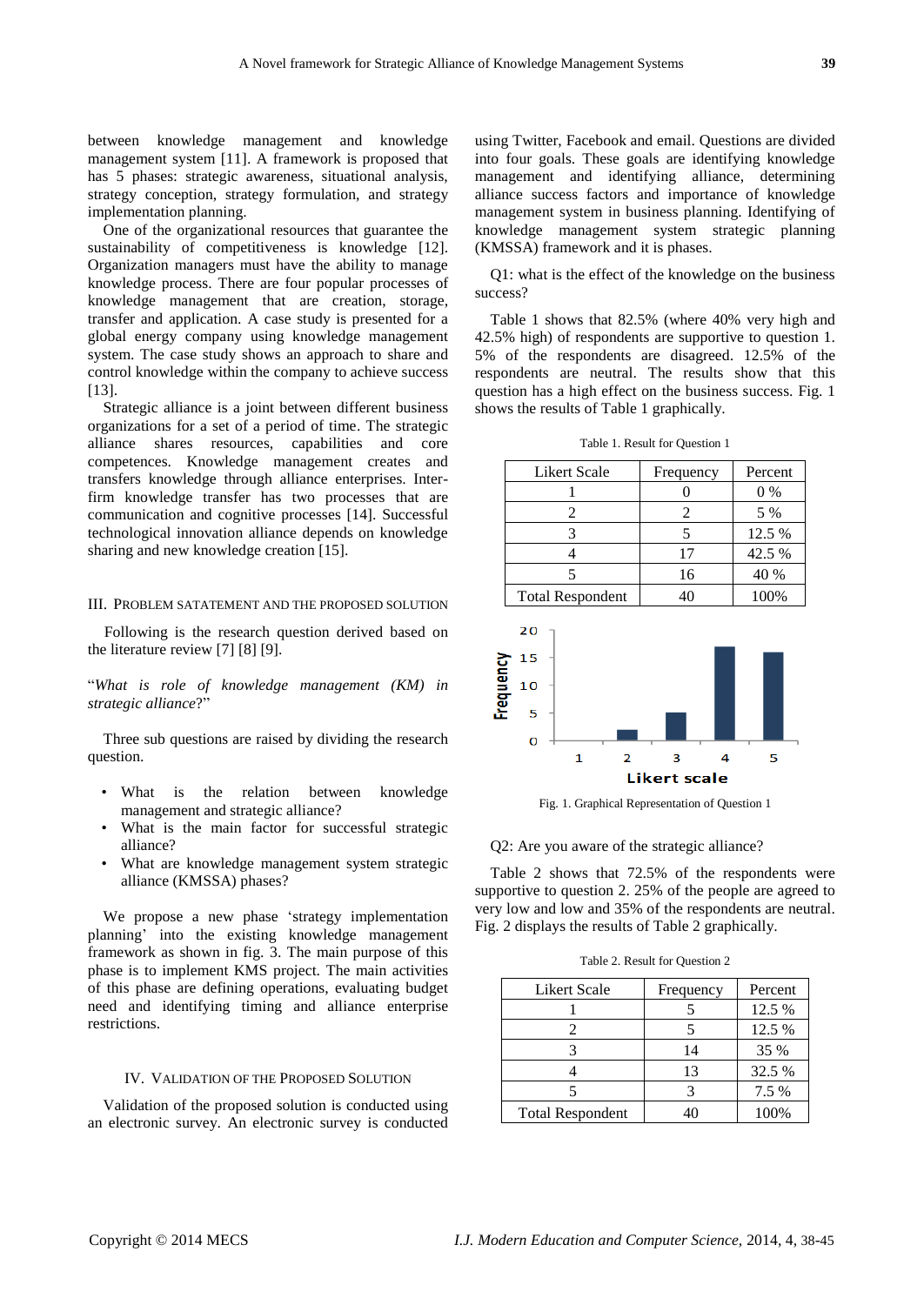

Fig. 2. Graphical Representation of Question 2

Q3: What is the effect of the knowledge on the alliance success?

Table 3 shows that 80 % of respondents are in favour of question 3. The percentage of the people who have a neutral opinion neither agree nor disagree is 20%. Fig. 4 displays the results of Table 3 graphically.

Q4: Does alliance provide an improvement in corporation between business enterprises?



Fig. 3. KMSSA framework phases

| Likert Scale            | Frequency | Percent |
|-------------------------|-----------|---------|
|                         |           | $0\%$   |
|                         |           | $0\%$   |
|                         |           | 20 %    |
|                         | 25        | 62.5 %  |
|                         |           | 17.5 %  |
| <b>Total Respondent</b> |           | 100%    |

Table 3. Result for Question 3



Fig. 4. Graphical Representation of Question 3

Table 4 shows that 77.5% of respondents are supportive to question 4 whereas 2.5% of respondents are disagreed. The percentage of the people who have a neutral opinion neither agree nor disagree is 20%. Fig. 5 shows the results of Table 4 graphically.

|  |  | Table 4. Result for Question 4 |
|--|--|--------------------------------|
|--|--|--------------------------------|

| Likert Scale | Frequency | Percent |
|--------------|-----------|---------|
|              |           | 2.5 %   |
|              |           | $0\%$   |
|              |           | 20 %    |
|              | 24        | 60 %    |
|              |           | 17.5 %  |
| Total        |           |         |
| Respondent   |           | 100%    |



Fig. 5. Graphical Representation of Question 4

Q5: Does knowledge management have important effect on strategic alliance?

Table 5 shows that 77.5% of respondents are supportive to question 5 whereas 2.5% of the people are disagreed. The percentage of the people who have a neutral opinion neither agree nor disagree is 20%. Fig. 6 presents the results of Table 5 graphically.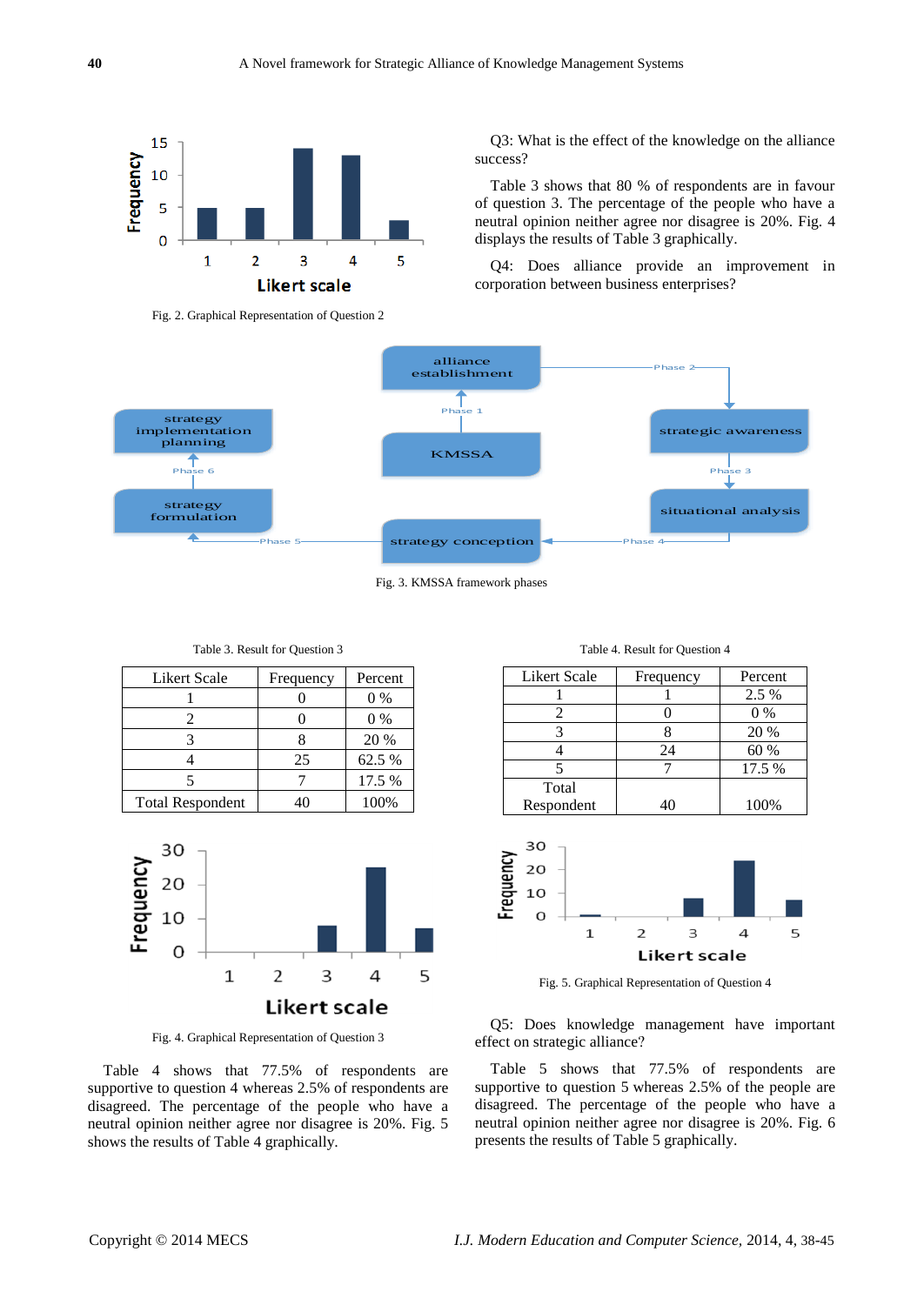| <b>Likert Scale</b>     | Frequency | Percent |
|-------------------------|-----------|---------|
|                         |           | $0\%$   |
|                         |           | 2.5 %   |
|                         |           | 20 %    |
|                         | 20        | 50 %    |
|                         | 11        | 27.5 %  |
| <b>Total Respondent</b> | 40        | 100%    |

Table 5. Result for Question 5



Fig. 6. Graphical Representation of Question 5

#### Q6: Do you think that the alliance has improved?

Table 6 shows that 55% of respondents are supportive to question 6 whereas 40% of the people are disagreed. The percentage of the people who have a neutral opinion neither agree nor disagree is 5%. Fig. 7 shows the results of Table 6 graphically.

Table 6. Result for Question 6

| Likert Scale | Frequency | Percent |
|--------------|-----------|---------|
|              |           | $0\%$   |
|              |           | 5 %     |
|              | 16        | 40 %    |
|              | 12        | 30 %    |
|              | 10        | 25 %    |
| Total        |           |         |
| Respondent   | 40        | 100%    |



Fig. 7. Graphical Representation of Question 6

Q7: what is the effect of "knowledge transfer" between alliance partners?

Table 7 shows that 75% of respondents are supportive to question 7 whereas 5 % of the people are disagreed. The percentage of the people who have a neutral opinion neither agree nor disagree is 20 %. Fig. 8 displays the results of Table 7 graphically.

|  |  | Table 7. Result for Question 7 |
|--|--|--------------------------------|
|--|--|--------------------------------|

| Likert Scale | Frequency | Percent |
|--------------|-----------|---------|
|              |           | $0\%$   |
|              |           | 5 %     |
|              |           | 20 %    |
|              | 24        | 60 %    |
|              |           | 15 %    |
| Total        |           |         |
| Respondent   |           | 100%    |



Fig. 8. Graphical Representation of Question 7

Q8: What is the effect of "knowledge transfer" in improving the strategic alliance?

Table 8 shows that 72.5% of respondents are supportive to question 8 whereas 5% of the people are disagreed. The percentage of the people who have a neutral opinion neither agree nor disagree is 22.5 %. Fig. 9 presents the results of Table 8 graphically.

| Likert Scale | Frequency | Percent |
|--------------|-----------|---------|
|              |           | 2.5 %   |
| 2            |           | 2.5 %   |
| 3            | 9         | 22.5 %  |
|              | 20        | 50 %    |
|              | 9         | 22.5%   |
| Total        |           |         |
| Respondent   | 40        | 100%    |
|              |           |         |
|              |           |         |





Q9: what is the effect of selection of the good partner in improving strategic alliance?

Table 9 shows that 67.5% of respondents were supportive to question 9 whereas 2.5% of the people are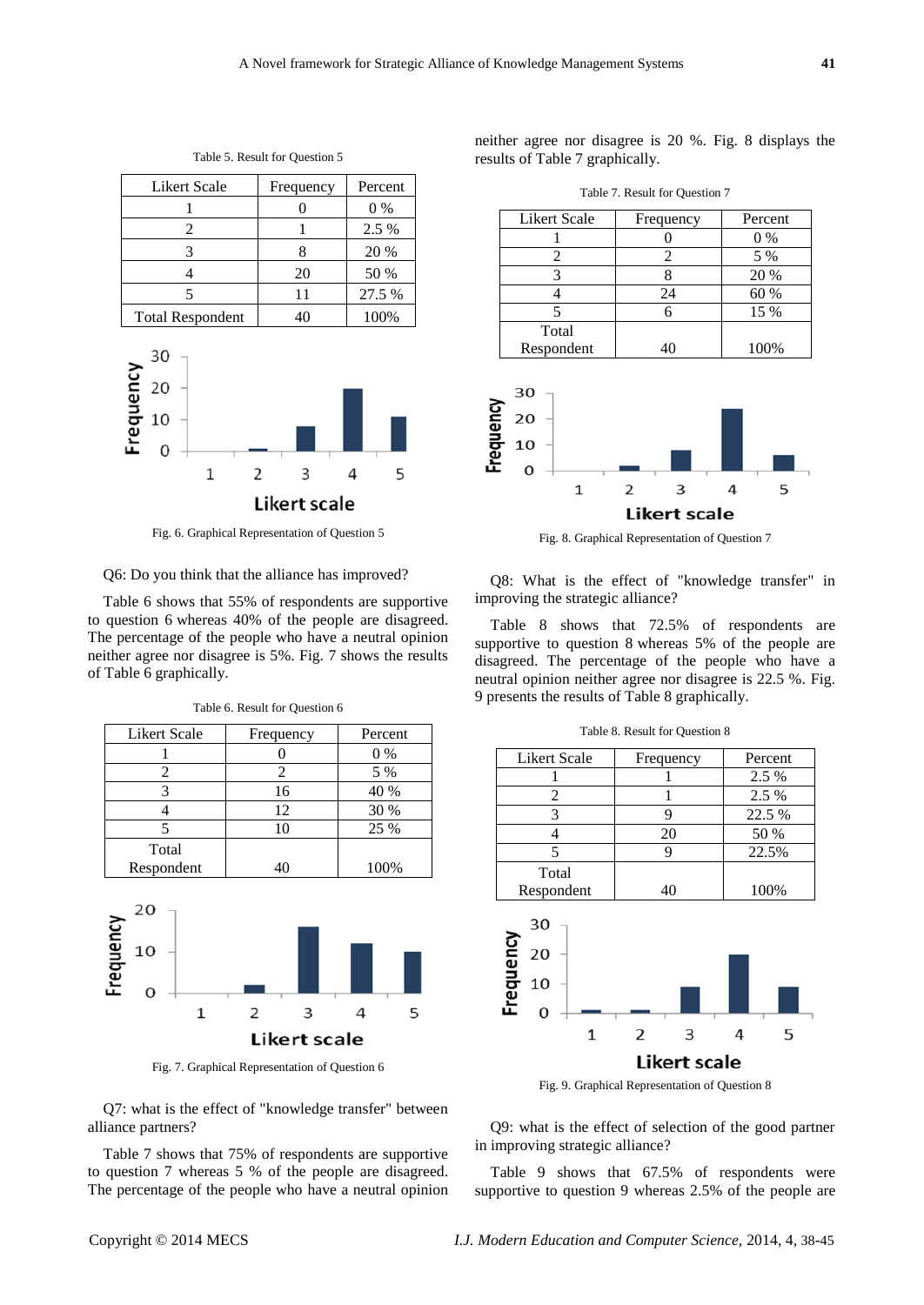disagreed. The percentage of the people who have a neutral opinion neither agree nor disagree is 30 %. Fig. 10 presents the results of Table 9 graphically.

Q10: what is the effect of alliance in business performance of the facilities?

Table 10 shows that 75% of respondents are supportive to question 10 whereas 5% of the people are disagreed. The percentage of the people who have a neutral opinion neither agree nor disagree is 20 %. Fig. 11 shows the results of Table 10 graphically.

| Likert Scale | Frequency | Percent |
|--------------|-----------|---------|
|              |           | $0\%$   |
|              |           | 2.5 %   |
|              | 12        | 30 %    |
|              | 15        | 37.5 %  |
|              | 12        | 30 %    |
| Total        |           |         |
| Respondent   | 40        | 100%    |

Table 9. Result for Question 9



Fig. 10. Graphical Representation of Question 9

| <b>Likert Scale</b> | Frequency | Percent |
|---------------------|-----------|---------|
|                     |           | 0 %     |
|                     |           | 5 %     |
|                     |           | 20 %    |
|                     | 21        | 52.5 %  |
|                     |           | 22.5 %  |
| Total               |           |         |
| Respondent          |           | 100%    |





Fig. 11. Graphical Representation of Question 10

Q11: What is the effect Knowledge management system in business quality improvement?

Table 11 shows that 80% of respondents are supportive to question 11 whereas 2.5% of the people are disagreed. The percentage of the people who have a neutral opinion neither agree nor disagree is 17.5 %. Fig. 12 presents the results of Table 11 graphically.

Q12: Do you prefer a system to assist you planning the business strategy?

Table 12 shows that 82.5% of respondents are supportive to question 12 whereas 5% of the people are disagreed. The percentage of the people who have a neutral opinion neither agree nor disagree is 12.5%. Fig. 13 displays the results of Table 12 graphically.

Table 11. Result for Question 11

| <b>Likert Scale</b> | Frequency | Percent |
|---------------------|-----------|---------|
|                     |           | 2.5 %   |
|                     |           | $0\%$   |
|                     |           | 17.5 %  |
|                     | 22        | 55 %    |
|                     | 10        | 25 %    |
| Total               |           |         |
| Respondent          |           | 100%    |



**Likert scale** 

Fig. 12. Graphical Representation of Question 11

Table 12. Result for Question 12

Likert Scale Frequency Percent 1 0 0 0 % 2 2 5 % 3 5 12.5 % 4 23 57.5 % 5 10 25 % Total Respondent 40 100%



Q13: What is the effect of enterprise resources in knowledge management?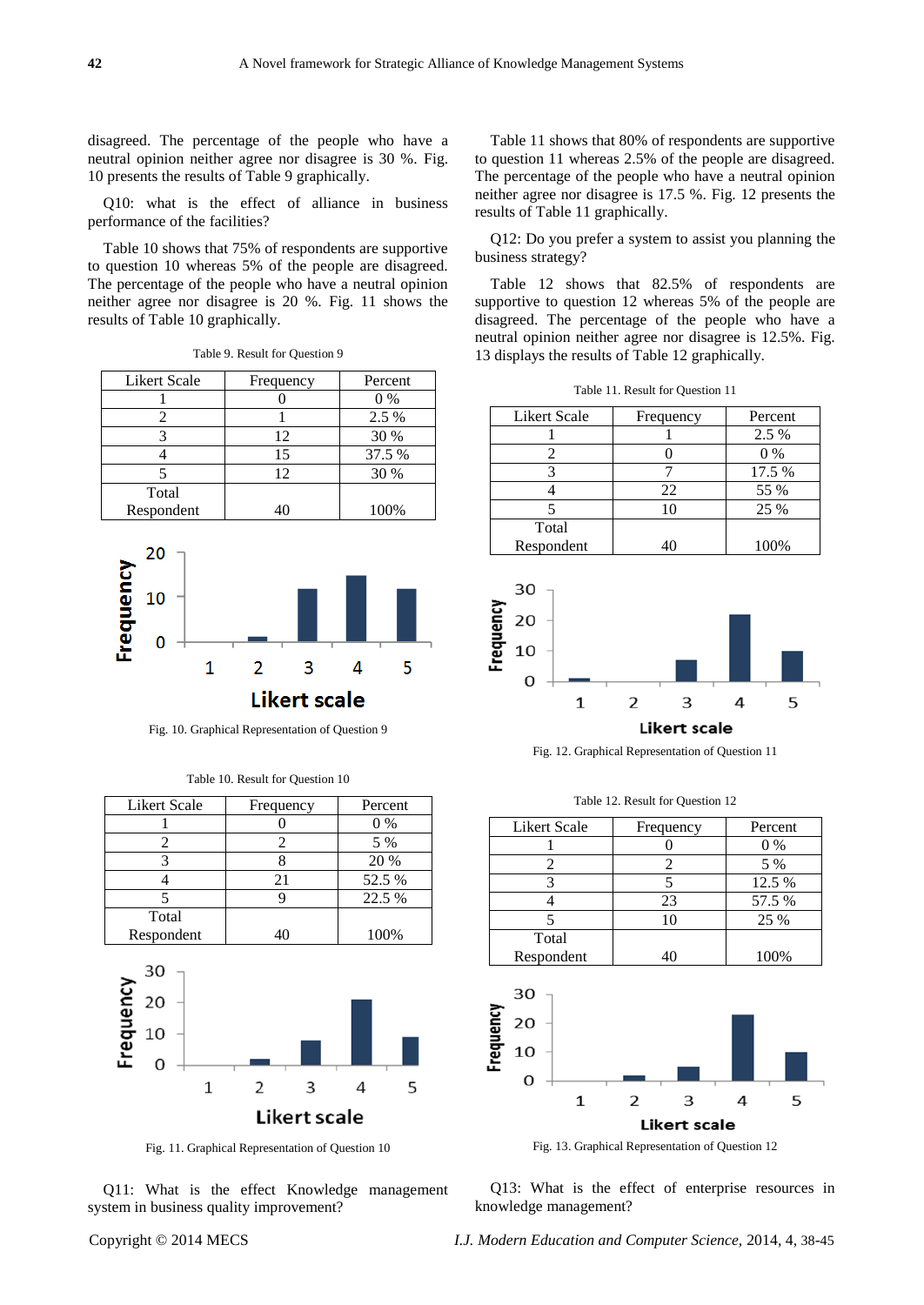Table 13 shows that 70% of respondents are supportive to question 13 whereas 5% of the people are disagreed. The percentage of the people who have a neutral opinion neither agree nor disagree is 25 %. Fig. 14 shows the results of Table 13 graphically.

|    | Percent |
|----|---------|
|    | 2.5 %   |
|    | 2.5 %   |
| 10 | 25 %    |
| 23 | 57.5 %  |
| 5  | 12.5 %  |
|    |         |
| 40 | 100%    |
|    |         |
|    |         |

Table 13. Result for Question 13



Fig. 14. Graphical Representation of Question 13

Q14: Have you use knowledge management system strategic planning in your business?

Table 14 shows that 42.5 % of respondents are in favour of question 14 whereas 22.5% of the people are disagreed. The percentage of the people who have a neutral opinion neither agree nor disagree is 35 %. Fig. 15 presents the results of Table 14 graphically.

|           | 1                       |    | 4                        |   | 10 %   |  |
|-----------|-------------------------|----|--------------------------|---|--------|--|
|           | $\overline{2}$          | 5  |                          |   | 12.5 % |  |
|           | 3                       | 14 |                          |   | 35 %   |  |
|           | 4                       | 8  |                          |   | 20 %   |  |
|           | 5                       | 9  |                          |   | 22.5 % |  |
|           | Total                   |    |                          |   |        |  |
|           | Respondent              |    | 40                       |   | 100%   |  |
| Frequency | 15<br>10<br>5<br>O<br>1 | 2  | 3<br><b>Likert scale</b> | 4 | 5      |  |
|           |                         |    |                          |   |        |  |

Table 14. Result for Question 14 Likert Scale Frequency Percent

Fig. 15. Graphical Representation of Question 14

Q15: What is the effect of 'alliance establishment 'phase in improving the efficiency of knowledge management system strategic alliance framework?

Table 15 shows that 67.5% of the respondents are supportive to question 15 whereas 2.5% of the people are disagreed. The percentage of the people who have a neutral opinion neither agree nor disagree is 30%. Fig. 16 displays the results of Table 15 graphically.

| <b>Likert Scale</b>             | Frequency | Percent |  |
|---------------------------------|-----------|---------|--|
|                                 |           | 2.5 %   |  |
| 2                               | 0         | $0\%$   |  |
| 3                               | 12        | 30 %    |  |
| 4                               | 18        | 45 %    |  |
| 5                               | 9         | 22.5 %  |  |
| Total                           |           |         |  |
| Respondent                      | 40        | 100%    |  |
| 20<br>requency<br>15<br>10<br>5 |           |         |  |

Table 15. Result for Question 15



3 **Likert scale** 

 $\overline{2}$ 

 $\mathbf{1}$ 

5

Q16: Does the 'strategic awareness' makes it clear for the top management to understand the objects and aligning knowledge management system?

Table 16 shows that 70% of the respondents are supportive to question 16 whereas 7.5% of the people are disagree. The percentage of the people who have a neutral opinion neither agree nor disagree is 22.5%. Fig. 17 displays the results of Table 16 graphically.

|  |  |  | Table 16. Result for Question 16 |  |
|--|--|--|----------------------------------|--|
|--|--|--|----------------------------------|--|

| Likert Scale | Frequency | Percent |
|--------------|-----------|---------|
|              |           | 2.5 %   |
|              |           | 5 %     |
|              |           | 22.5 %  |
|              | 22        | 55 %    |
|              |           | 15 %    |
| Total        |           |         |
| Respondent   | 40        | 100%    |



Fig. 17. Graphical Representation of Question 16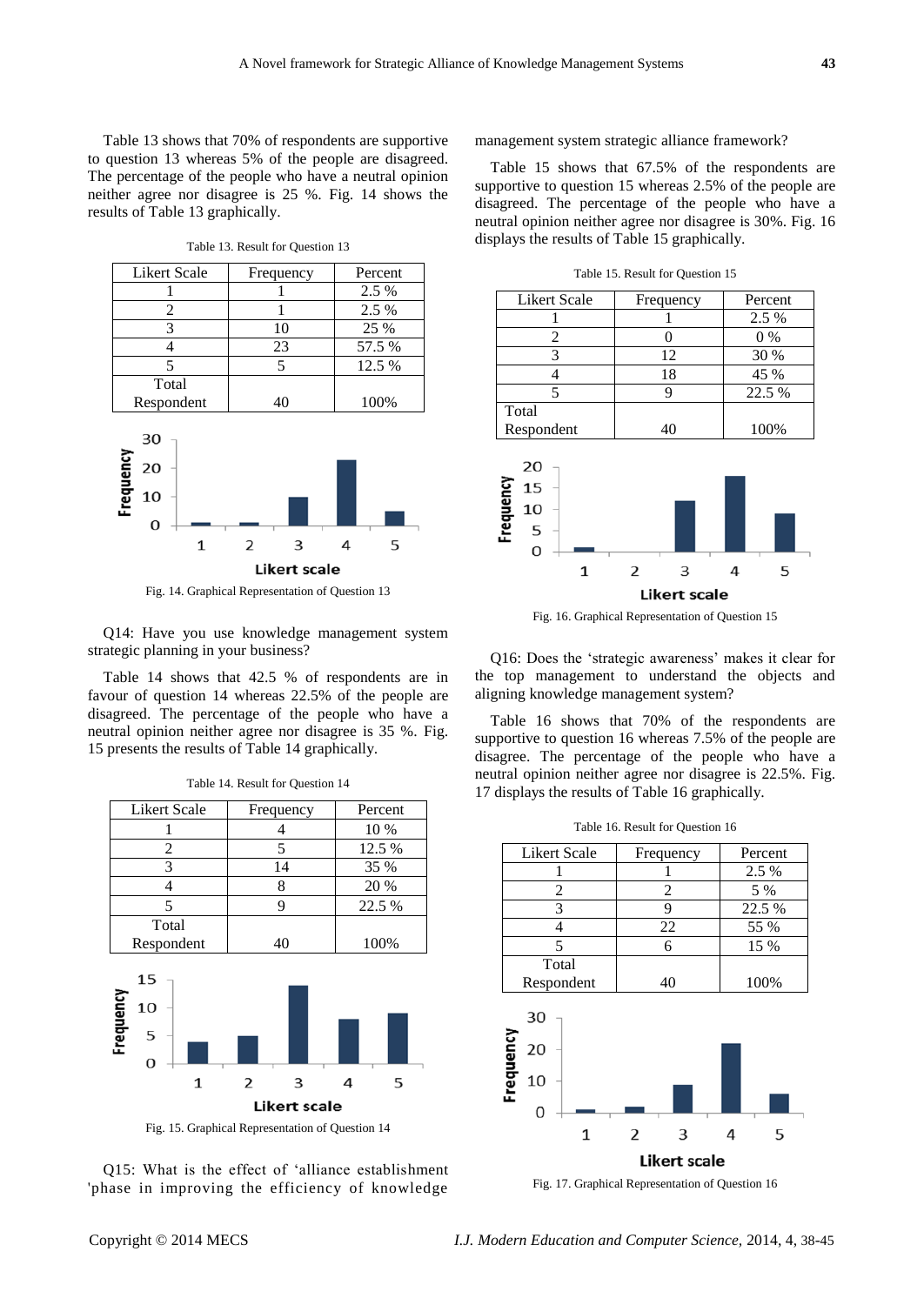Q17: Has the 'situational analyses' succeeded to address the fail and success points of the KMS situation?

Table 17 shows that 65% of the respondents are supportive to question 17 whereas 2.5% of the people are disagreed. The percentage of the people who have a neutral opinion neither agree nor disagree is 32.5 %. Fig. 18 presents the results of Table 17 graphically.

| Likert Scale | Frequency | Percent |
|--------------|-----------|---------|
|              |           | $0\%$   |
|              |           | 2.5 %   |
|              | 13        | 32.5 %  |
|              | 21        | 52.5 %  |
|              |           | 12.5 %  |
| Total        |           |         |
| Respondent   | 40        | 100%    |

Table 17. Result for Question 17



Fig. 18. Graphical Representation of Question 17

Q18: Does strategy formulation succeed to determine the KMS operations, responsibilities and technical architecture?

Table 18 shows that 75% of the respondents are supportive to question 17 whereas 2.5% of the people are disagreed. The percentage of the people who have a neutral opinion neither agree nor disagree is 22.5 %. Fig. 19 displays the results of Table 18 graphically.

| Likert Scale | Frequency | Percent |
|--------------|-----------|---------|
|              |           | $0\%$   |
|              |           | 2.5 %   |
|              |           | 22.5 %  |
|              | 19        | 47.5 %  |
|              |           | 27.5 %  |
| Total        |           |         |
| Respondent   | 40        | 100%    |





Fig. 19. Graphical Representation of Question 18

# V. CONCLUSION AND FUTURE WORK

There are several features of this research. First, it demonstrates the close relationship between knowledge management and strategic alliance. According to our study, knowledge transfer and selection partner are critical factors in the success of strategic alliance. The proposed KMSSA includes six phases namely alliance establishment, strategic awareness, situational analysis, strategy conception, strategy formulation and strategy implementation planning. An effective implementation of the proposed framework will increase the chances of alliance success. The result of successful alliance will lead to better corporate performance, reduce cost of solving recurring problems, enhance product quality and increase maturity level. Future research aims to clarify the role of alliance knowledge mangers in implementing KMSSA.

#### **REFERENCES**

- [1] J. Mulyono, H. Harisno and C. Kristianto, "The Development of Knowledge Management System Model in XYZ Corporation," *IEEE*, 2013.pp.188-191.
- [2] S. Parise and L. Sasson, "Leveraging knowledge management across strategic alliances", *IBM Institute for Knowledge-Based Organizations*, 2002, pp. 1-11.
- [3] S. Zahaf and F. Gargouri, "Towards a strategic decision making aid for the management of business processes," *IEEE*, 2010, pp. 330 - 333.
- [4] Z. Zhongke and H. Yujie, "The Strategic Alliance Study of the E-Business Enterprise," *International Conference on E-Business and E-Government*, 2010, pp. 413-416.
- [5] A. Babar and B. Wong, "Capturing Strategic Business Requirements: An Exploratory Study," 19th Asia-Pacific *Software Engineering Conference*, 2012, pp. 446-451.
- [6] N. Somsuk, T. Laosirihongthong, and M. W. McLean, ―Strategic management of university business incubators (UBIs): Resource–based view (RBV) theory," IEEE *ICMIT*, 2012, pp. 611-618.
- [7] W. Tao, "Research on management pattern of enterprise based on E-Commerce," Symposium on Electrical & *Electronics Engineering (EEESYM),* 2012, pp. 607-610.
- [8] Z. Peng, "New Strategic Management Business Models for New Technology-Based Firms," Fourth International *Conference on Multimedia Information Networking and Security*, 2012, pp. 828-831.
- [9] H. Hong, "Study on the integration of supply chain management in retail business," IEEE, 2010, pp. 1-4.
- [10] L. Luic and D. Boras, "Strategic Planning of the Integrated Business and Information System – A Precondition for Successful Higher Education Management," 32nd *International Conference on Information Technology Interfaces*, 2010, pp. 489-494.
- [11] H. S. Beiryaei and M. Jamporazmay, "Propose a Framework for Knowledge Management Strategic Planning (KMSSP)," *International Conference on Electronics and Information Engineering,* 2010, pp. V2- 469-V2-473.
- [12] I. Oyefolahan and P. Dominic, "The Use of KMS in Organizations: A Conceptual Framework and Preliminary Tests of Instruments," IEEE, 2011.
- [13] A. Murtadho, "Knowledge Management Application System Implementation in Global Energy Company: Opentext 9.7.1 Livelink Global Exploitation,"